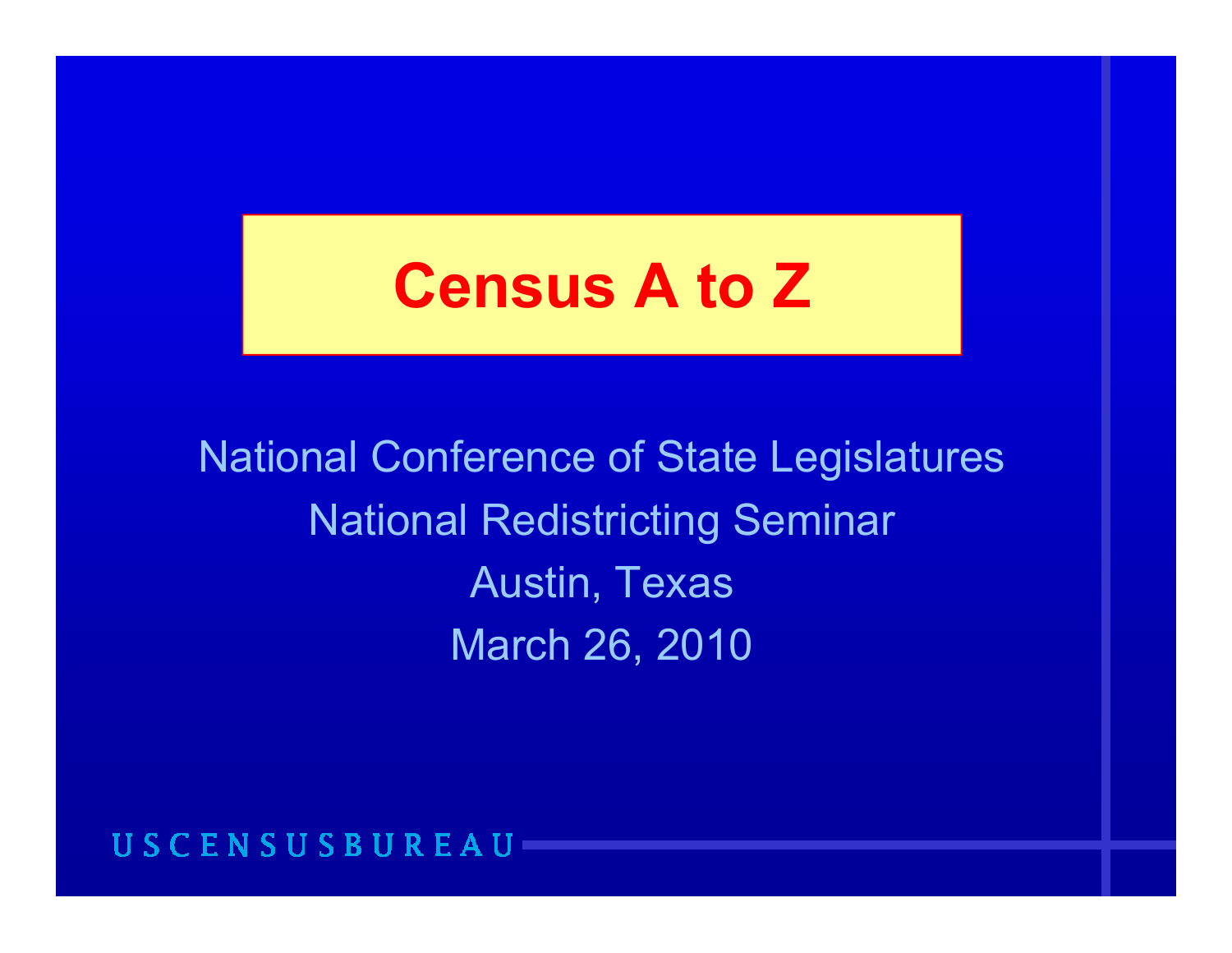### **The 2010 Census**

- Required by the U.S. Constitution
	- Article 1, Section 2
	- Decennial Census every 10 years
- On April 1, 2010, the decennial census will count all residents living in the U.S.  $\,$
- Largest peacetime activity undertaken by the federal government

### **Apportionment**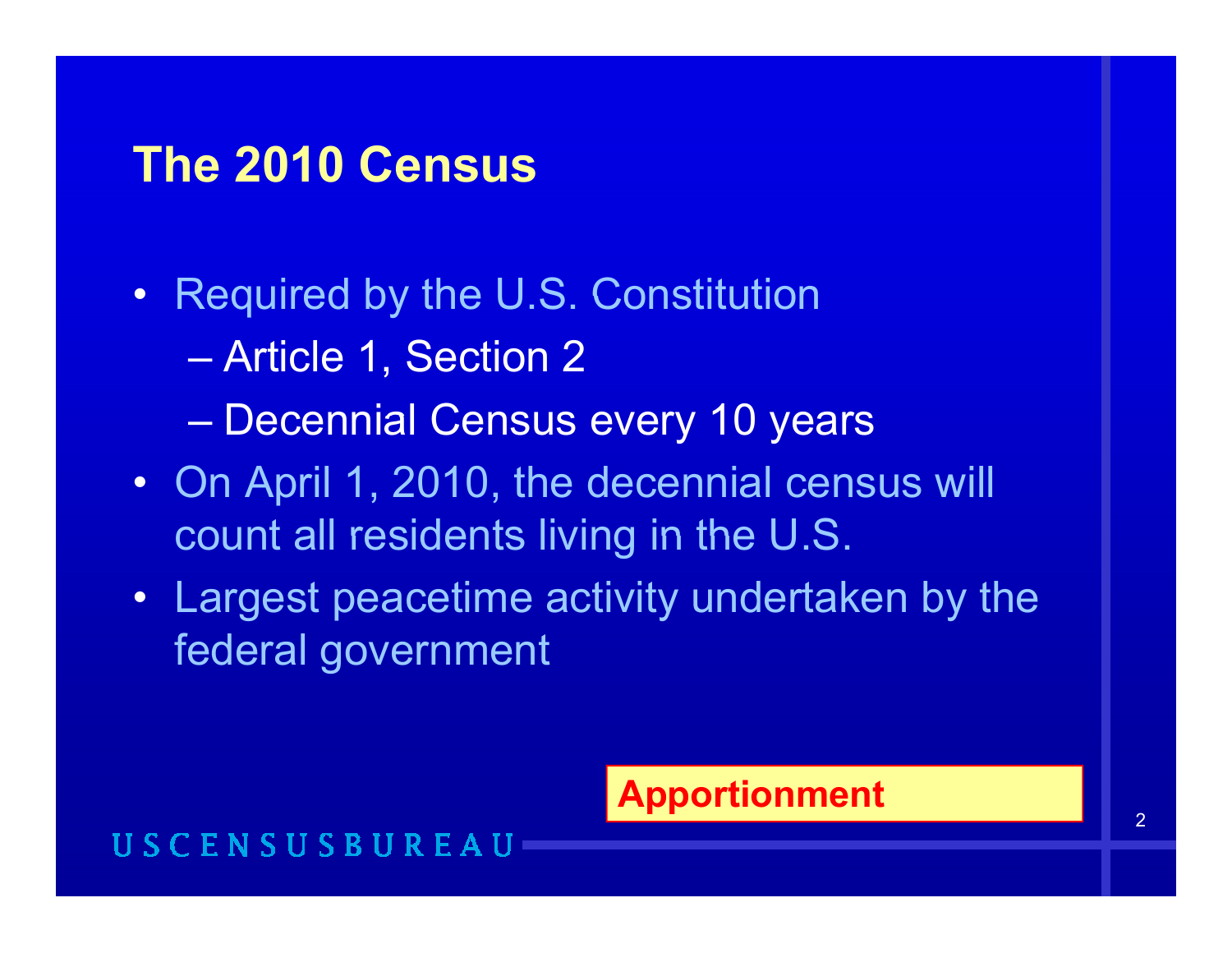### **2010 Census Data**

- Determines apportionment of the U.S. House of Representatives
- Used for congressional and legislative redistricting
- $\bullet$  Affects the allocation of more than \$400 BILLION in federal funding per year to local, state and tribal governments

### **Block level data**

### USCENSUSBUR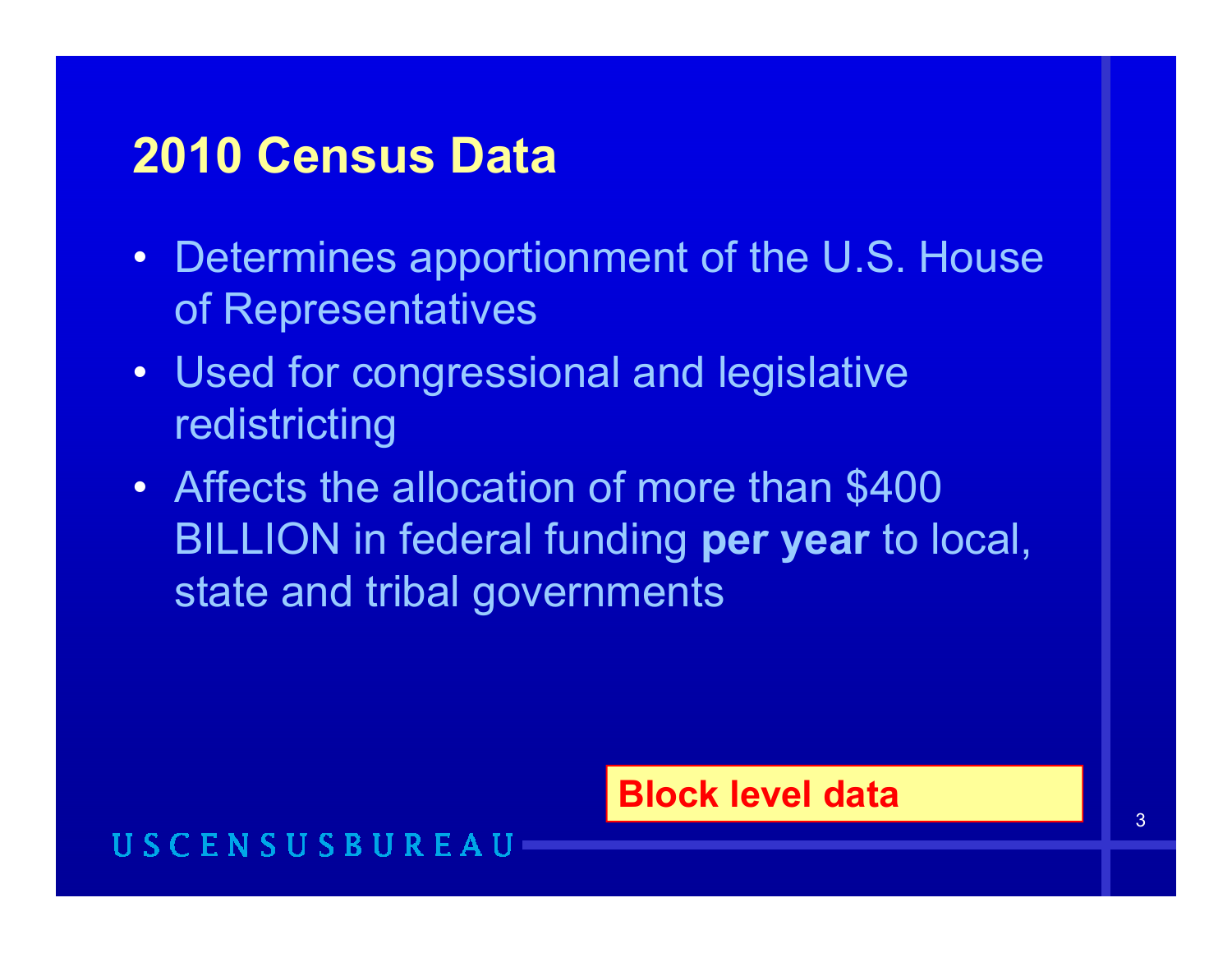### **Where are we now?**

•Census Day is April 1, 2010 •Count everyone in less than 6 months •Deliver apportionment count to the President by December 31, 2010 •Deliver Redistricting Data to the States by April 1, 2011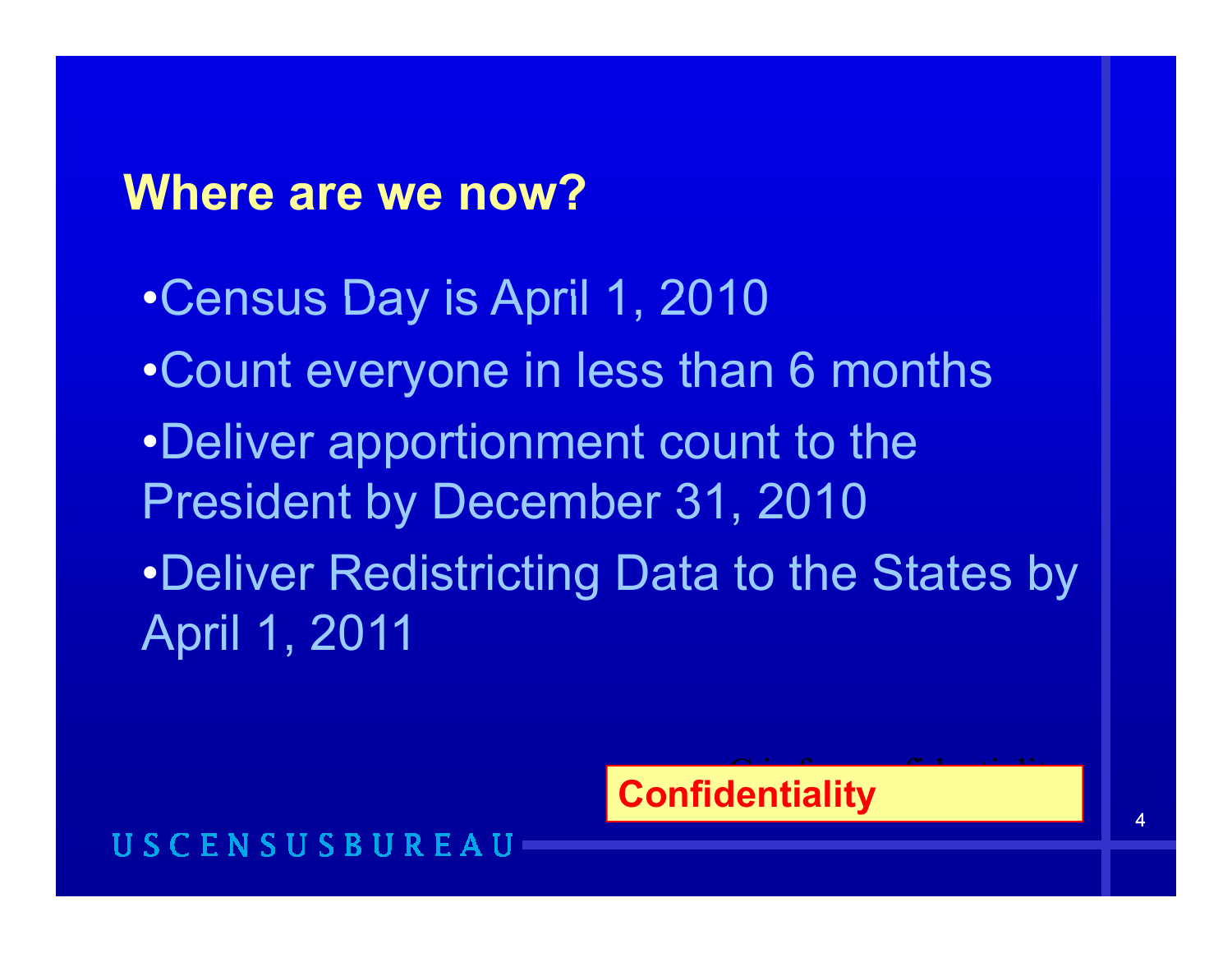# **A Major Challenge**

### *MUST COUNT EVERYONE…*

- Estimated 309 million people
- Estimated 134 million households *...IN THE RIGHT PLACE! IN*
- 50 states & District of Columbia
- Puerto Rico
- Northern Mariana Islands
- •Guam
- American Samoa
- US Virgin Islands Democracy



**Democracy** 

### USCENSUSBUREAU

5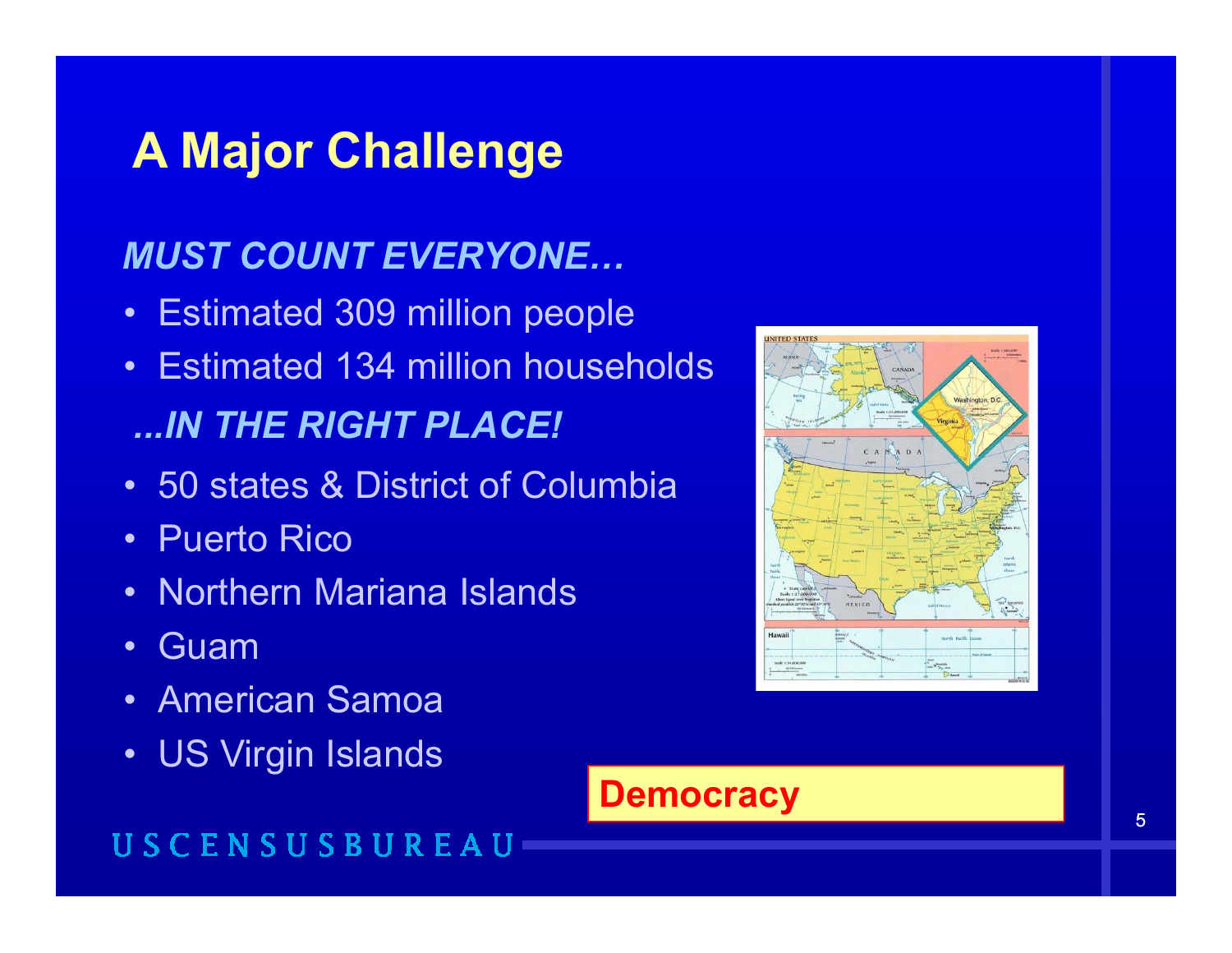# **The Infrastructure – How We Get It Done**

- Headquarters
- $\bullet$ 12 Regional Census Centers
- 494 Local Census Offices – 7 offices in Puerto Rico
- Recruit 3.8 million applicants to hire 1.4 million temporary employees for all 2010 operations

www.census.gov/2010census/jobs

### **Everyone is counted**

#### USCENSUSBUR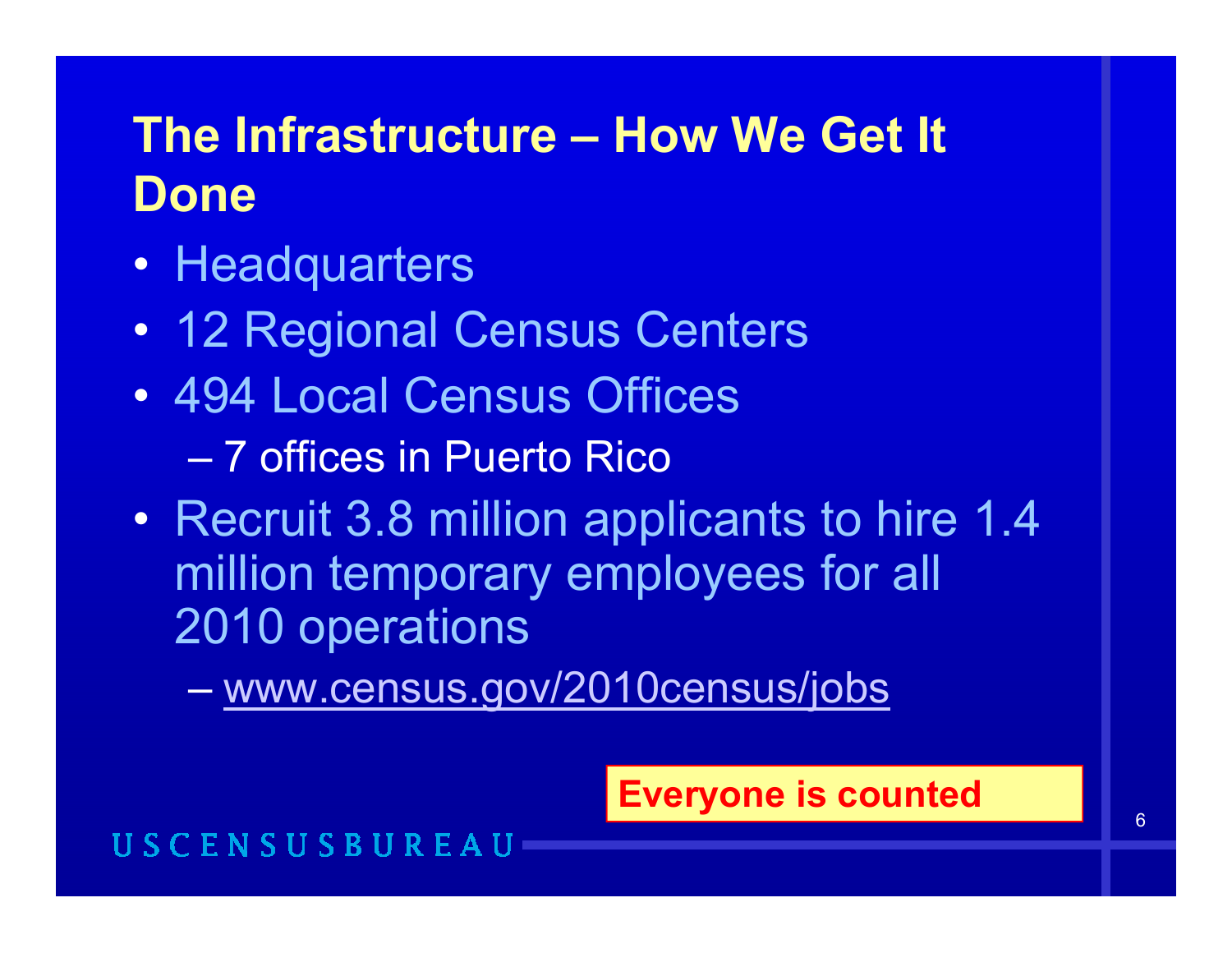### **The 2010 Census Questionnaire**

- Short Form Only
- 10 minutes to complete ten questions
- Questions include:
	- Name
	- Gender
	- Age
	- Hispanic/Latino/Spanish Origin
	- Race
	- –**Relationship**
	- Rent/Own

### **Features visible & non**

### **USCENSUSBU**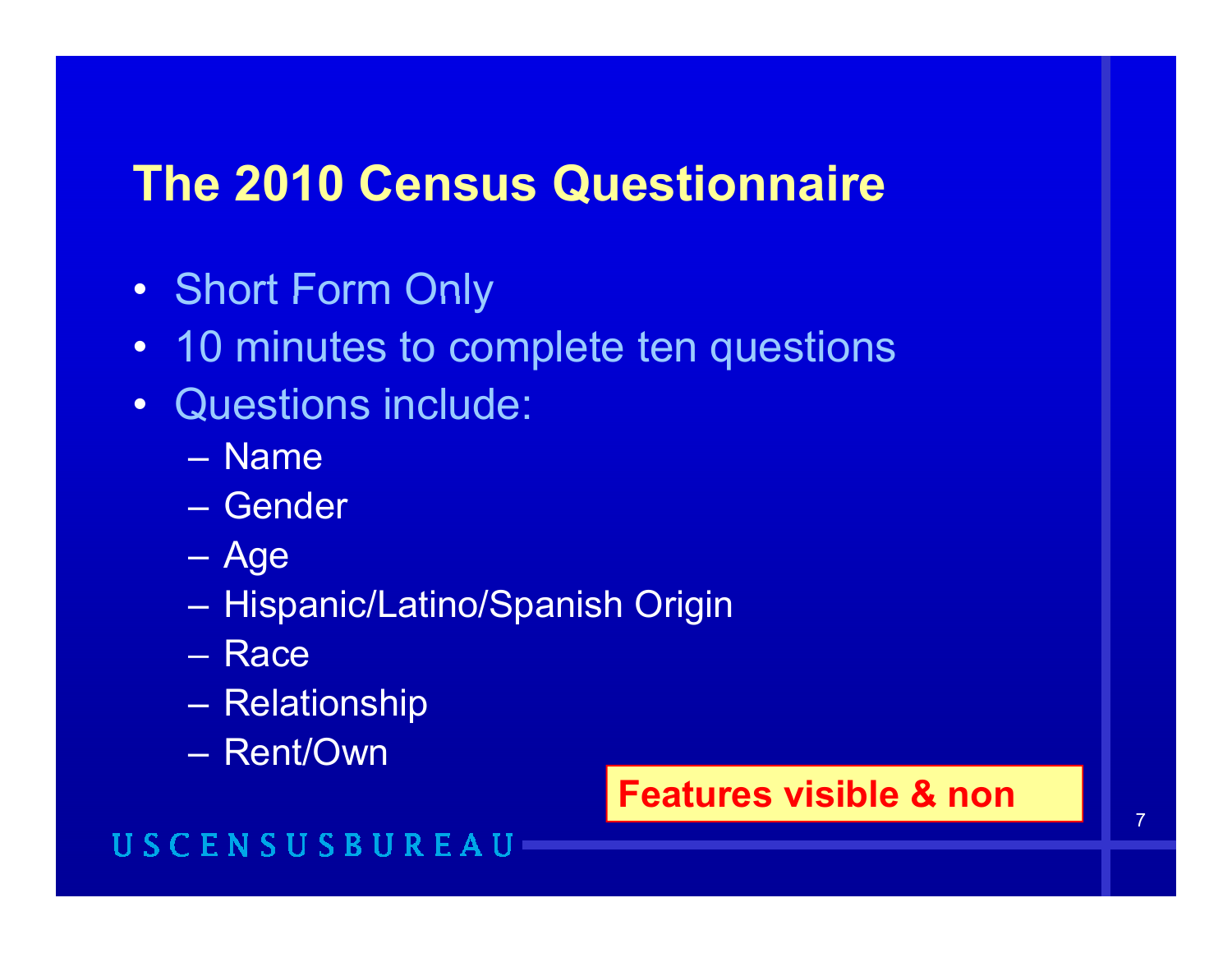**Redistricting Data Program How did we get where we are? 2004**—2010 Redistricting Data Program announced in a Federal Register Notice **2005**—Census letter to leadership requesting a non-partisan liaison to work with the Census Bureau—Redistricting Data Office visited each state capitol to lay out the 2010 census planning.

**2006-Collection of legislative district plans** 

**Global Positioning Sys.**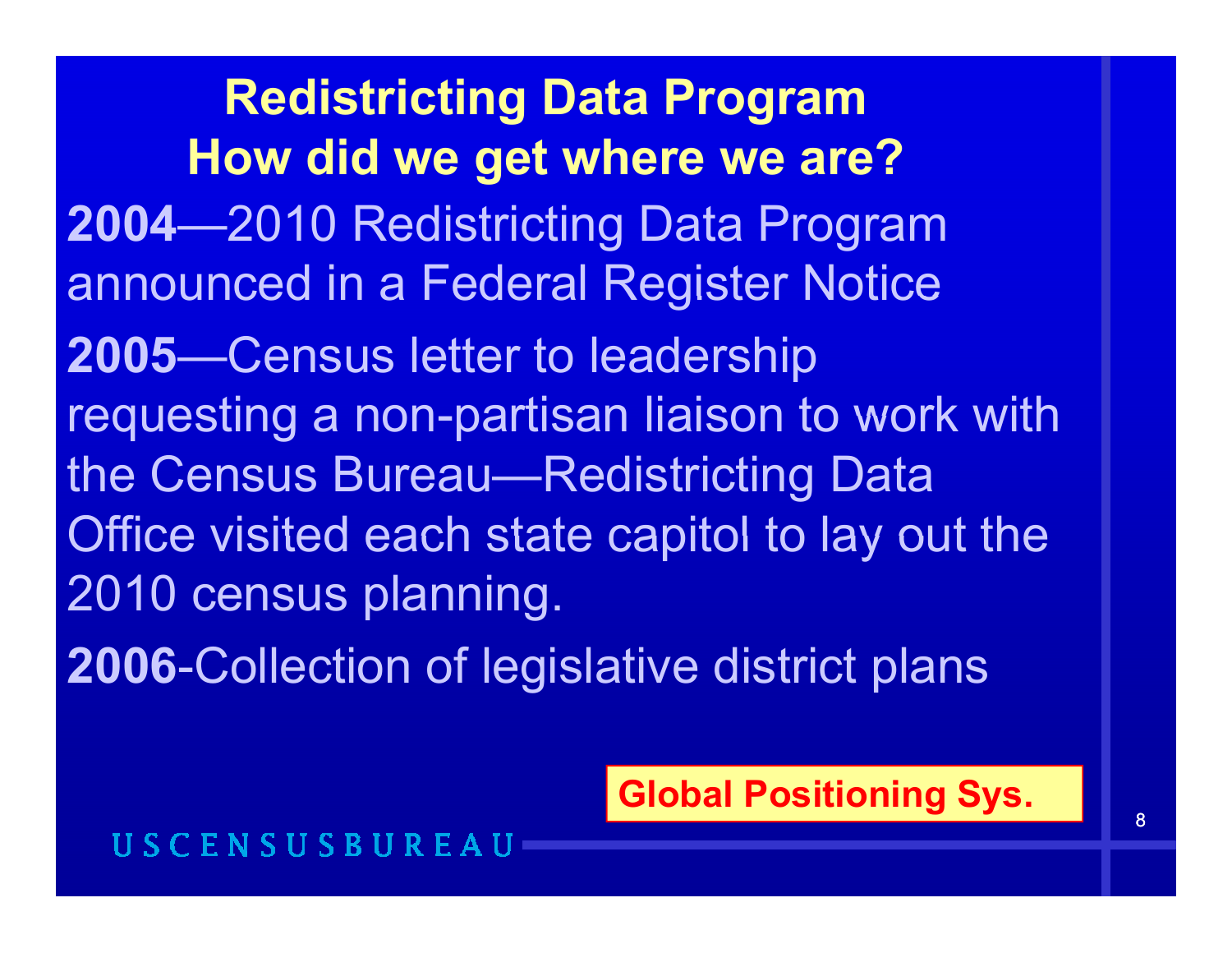# **Redistricting Data Program H did t h ? How did we ge t w here we are**

- **2007**—Beginning of the Phase 2 Voting District—Block Boundary Suggestion
- Program
- **2008—Dress Rehearsal—Preparations f** Redistricting Data Prototype and —Dress Rehearsal—Preparations for Geographic Product Prototypes
- **2009**—Delivery of Prototype—Collection of Voting Districts/BBSP
- 2010—Verification of VTD/BBSP,
- Preparation for data delivery<br>Housing unit table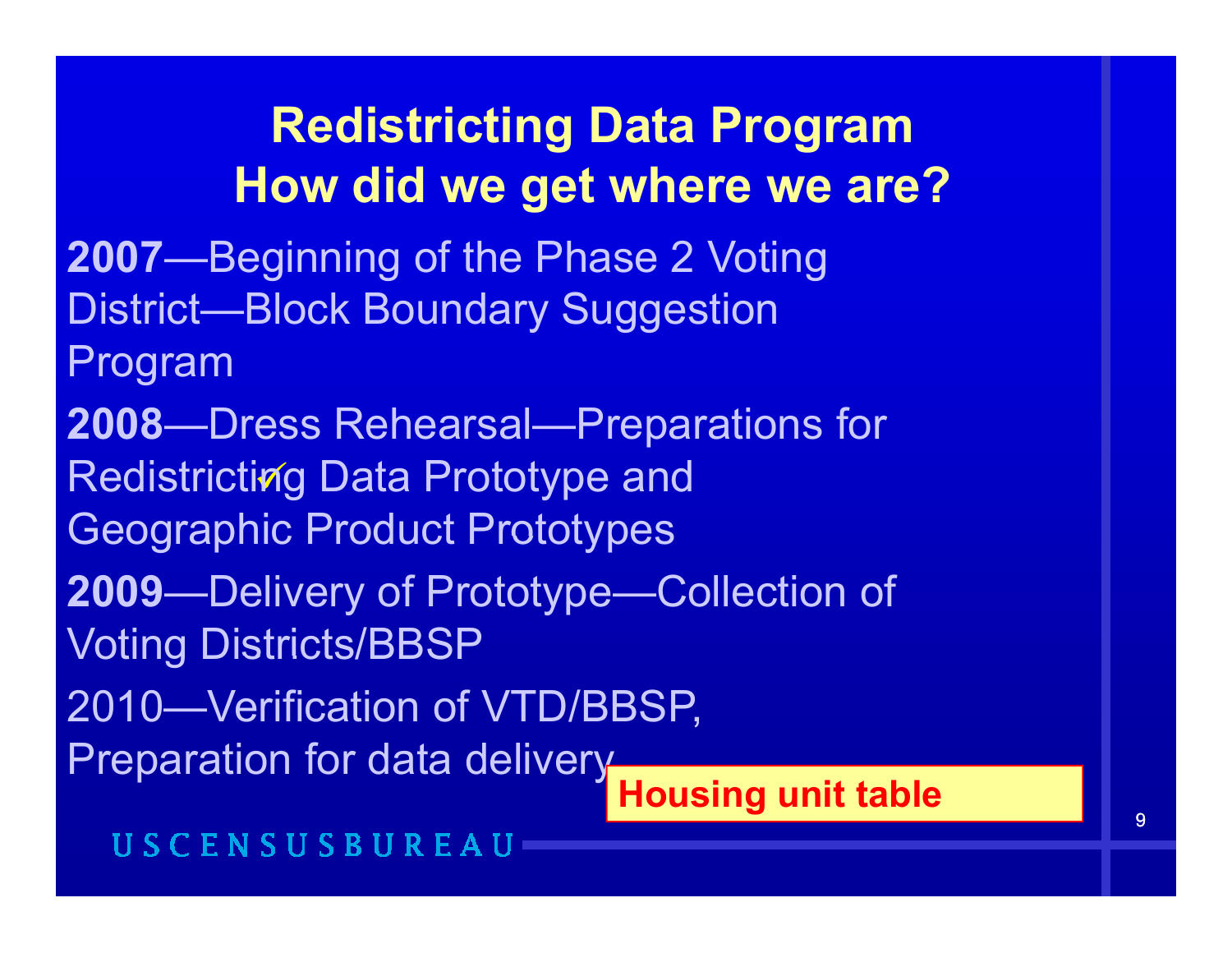# **How will the Census Bureau deliver the data to the States?**

- Summer 2010—RDO will send letters to current legislative leadership, governors, and other official recipients to ensure proper mailing addresses, whether folks want paper maps or pdfs.
- RDO will watch 2010 elections for changes in both.
- RDO will update database for mailings and move to secure site for staging.

**Internet data collection**

#### USCENSUSBU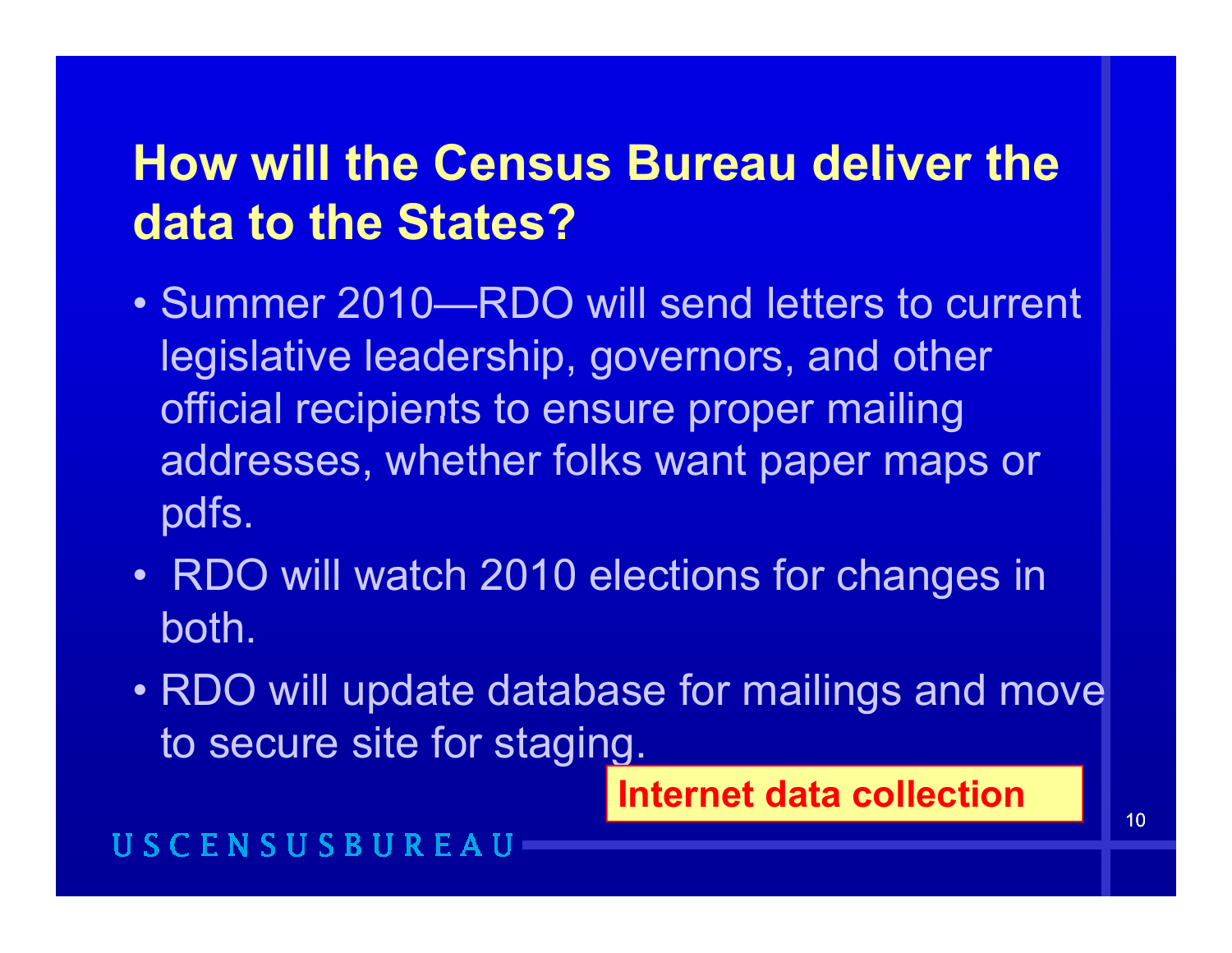## **What Can You Do to Hel p ?**

- Advise the RDO of any corrections or updates to the mailing list
- Advise the RDO where commissions or committees are in place which need to be included in the mailout.
- If Legislature is out of session, assist with home district addresses if that is the preference.

**Japanese —materials (28)**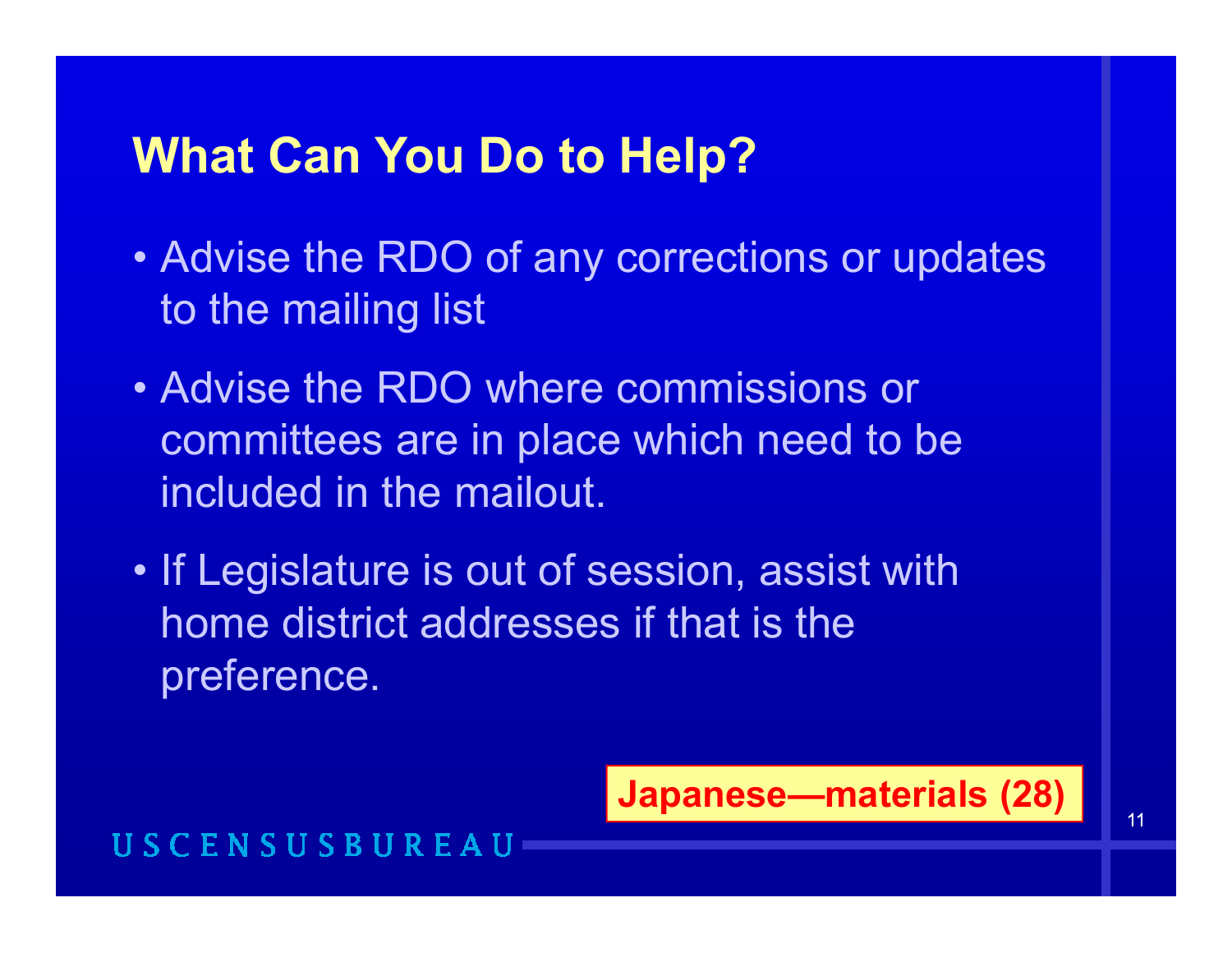### **Which data will be delivered first?**

- TIGER/Line Geographic Shape Files  $\mathcal{L}=\mathcal{L}^{\text{max}}$  , where  $\mathcal{L}^{\text{max}}$ November thru January 2011
- Shape Files will include the final 2010 Census tabulation geography including: Census tracts, block groups, current political areas such as incorporated places, and legislative, congressional and voting districts, and of course, census tabulation blocks.

Korean –one of 5 translated questionnaires.

#### ENSUSBU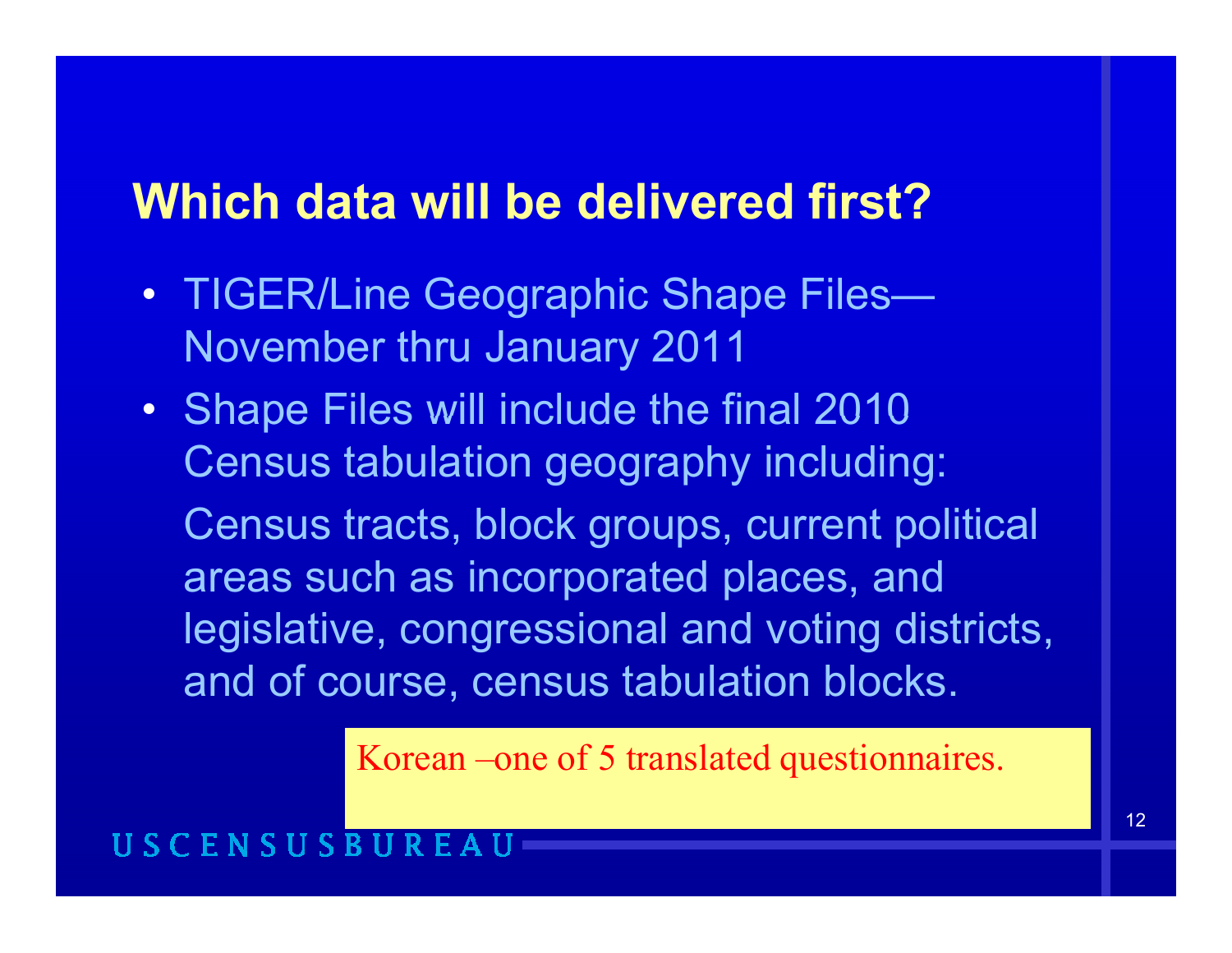### **What types of maps will we receive?**

- DVDs with the map suite products will be delivered beginning in February 2011. We will provide these to all official reci pients identified in the summer of 2011.
- Paper copies will be delivered upon request only later in the calendar year. Map Suite includes:
- County Block maps with SLDs, VTDs and census blocks
- Census Tract Reference Map
- Voting District Reference Map
- School District Reference Ma p

Local Census Offices 494 including 150 ELCOs<br>USCENSUSBUREAU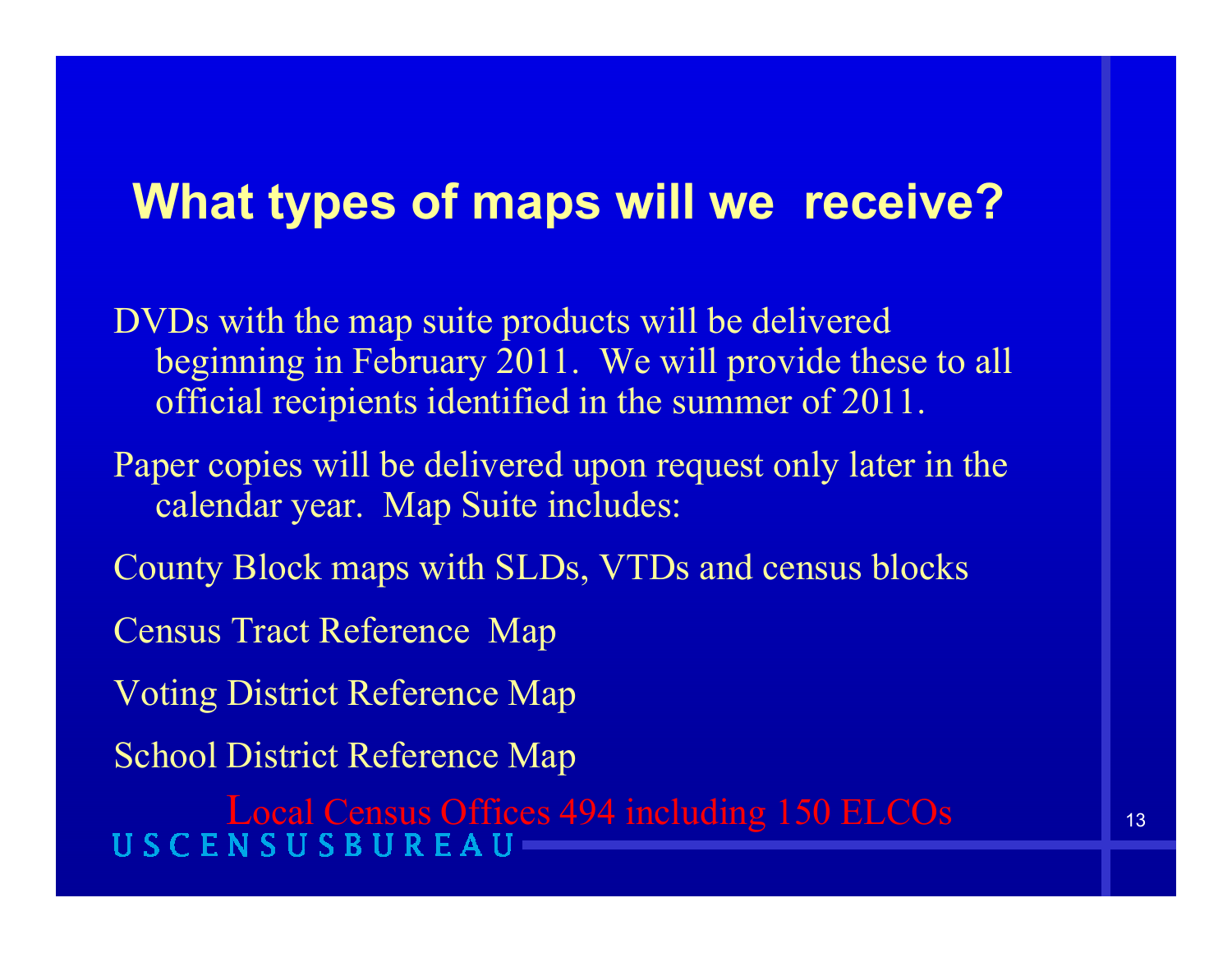### **What about the data?**

- Public Law 94-171
	- Mandates the provision of small area data required for legislative redistricting no later than 1 year following Census Day
	- – $-$  Requires the Census Bureau to work with the states to identify those small areas
	- Examples: voting districts, census blocks

**Mail Out/Mail Back**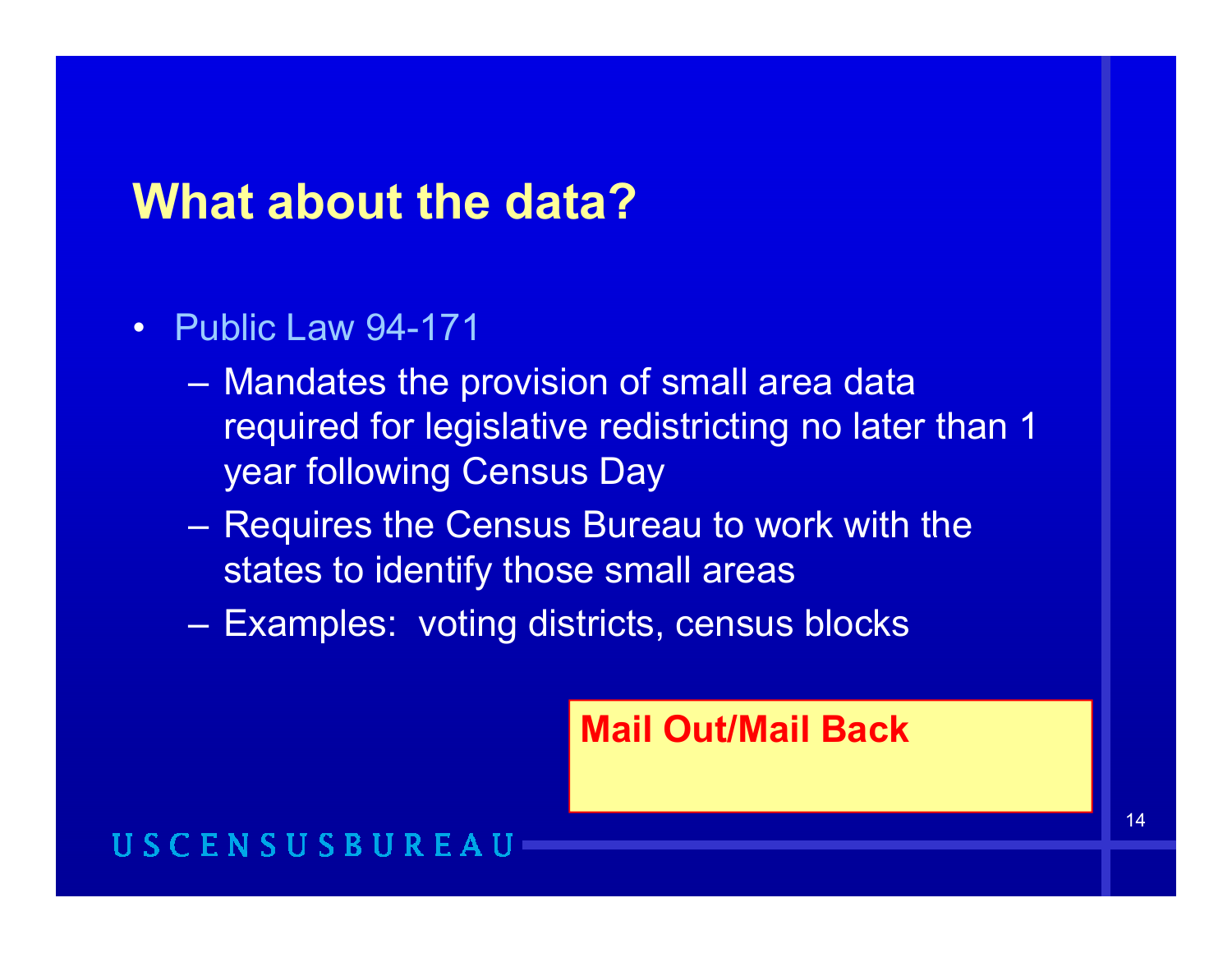### **Data Delivery February – March 2011**

- $\bullet$ Based upon your input--
- $\bullet$ And I still need your input!!
- The Bureau will make every effort to deliver earliest to those states with strict deadlines as we have done since the passage of P.L. 94-171.
- Every effort is being made for an early February commencement of data deliver y

New Construction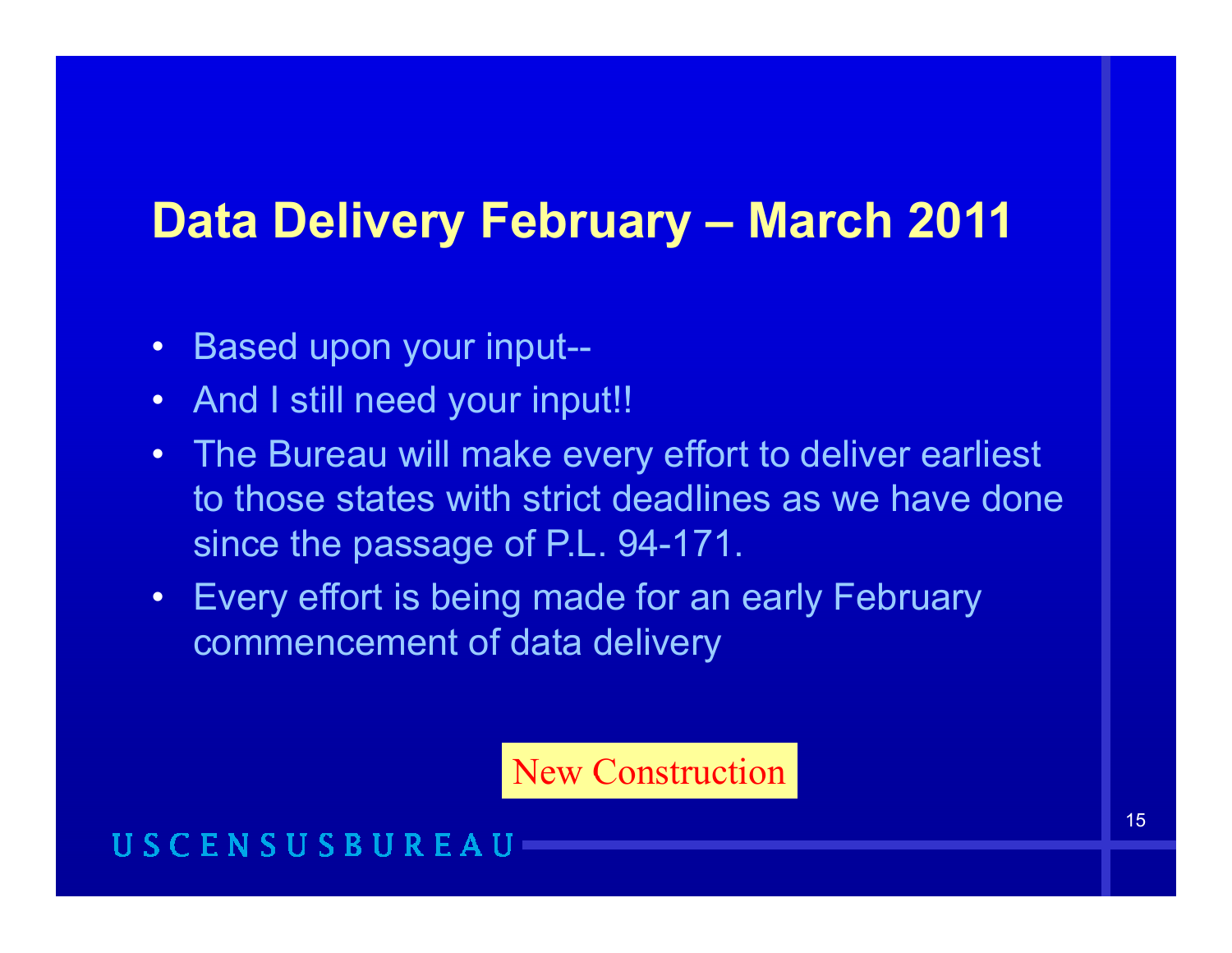### **Data Delivery Mechanics**

- RDO will notify state liaison one day before data are shipped
- Da y 1—Data delivered to RDO and shipped out to all recipients in each state—Shipments will occur Monday through Thursday.
- Day 2- Data should arrive in state and RDO will confirm by-partisan receipt from 8am-8 pm.
- Day 3—Data will be posted to the Census Bureau's American FactFinder (AFF) and to an FTP site for public access Qutreach USCENSUSBUREAU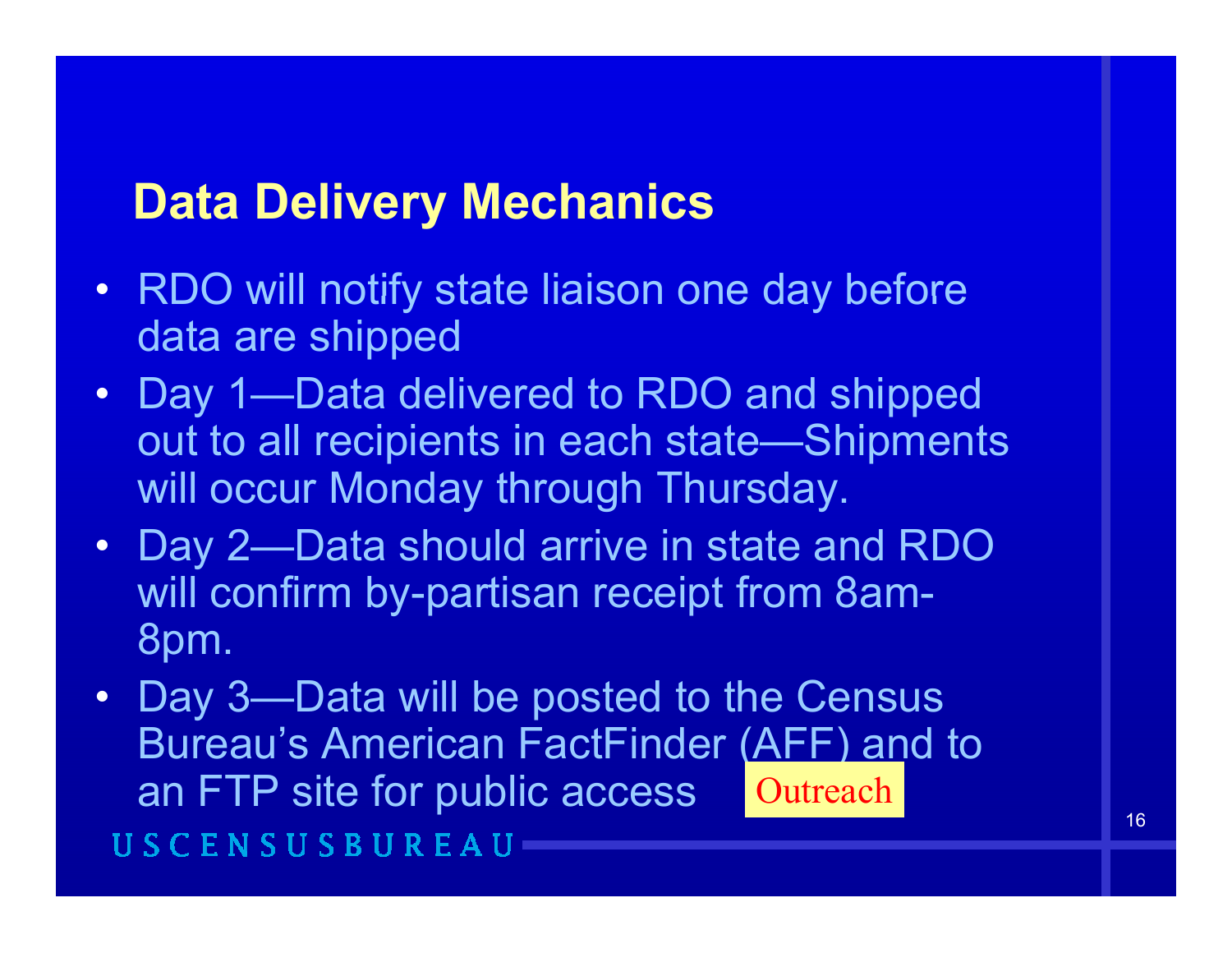# **What will be included in the will the redistricting data?**

- $\bullet$  Data includes:
	- Race for the Total Population and Population 18 and Over
	- – Hispanic or Latino, and Not Hispanic or Latino by Race for the Total Population and Population 18 and Over
	- $\mathcal{L}_{\mathcal{A}}$ Total Housing Units (occupied and vacant)

P.L. 94-171 & Partnership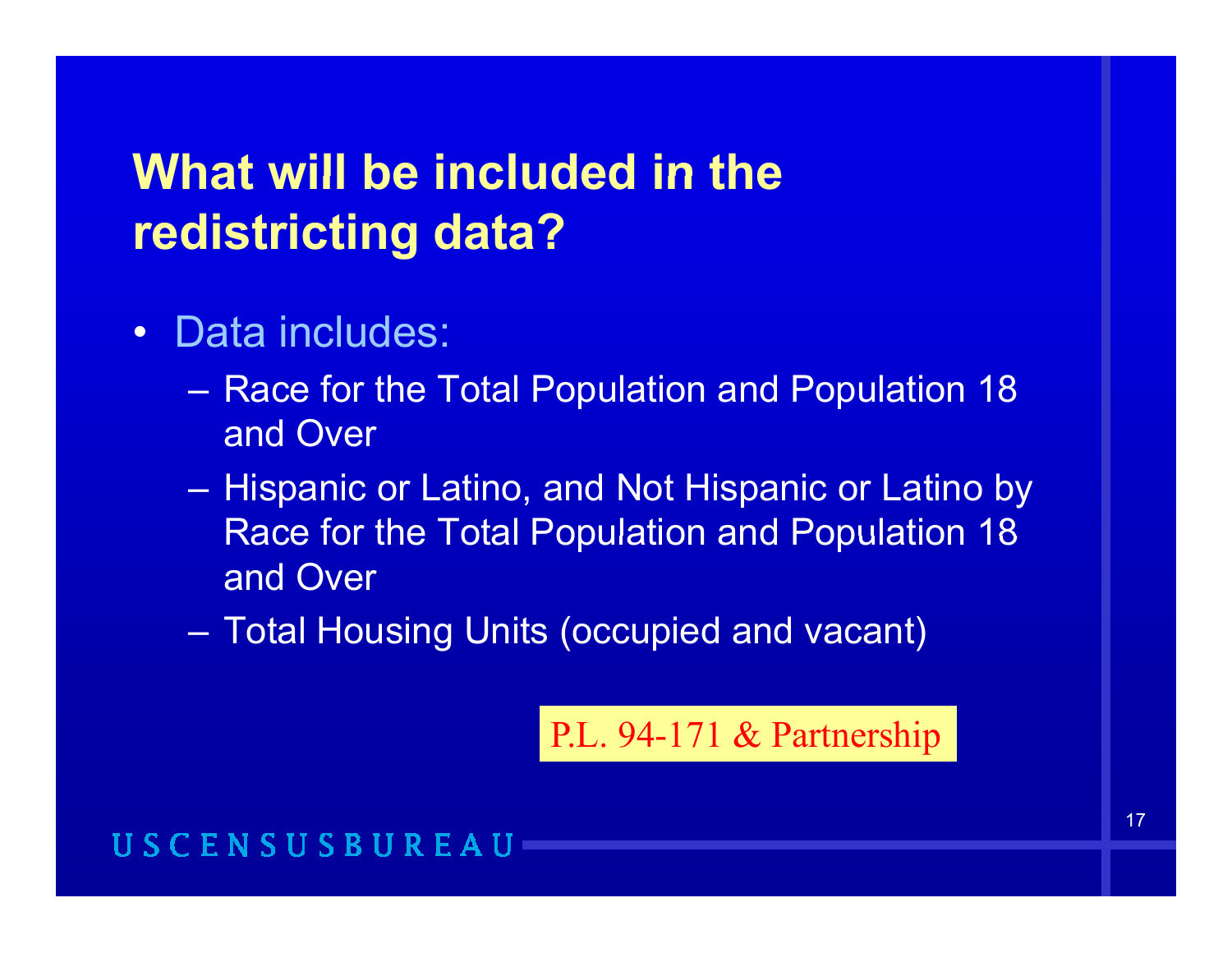# **Advance Release of Group Quarters Data from Summary File 1**

• The Census Bureau recently announced that will release an advance version of the P-41 table which includes:

• Total:

- Institutionalized Population
- Correctional facilities for adults
- –Juvenile facilities
- $\mathcal{L}_{\mathcal{A}}$ Nursing/Skilled nursing facilities
- Other institutional facilities

#### Quality dat Quality aa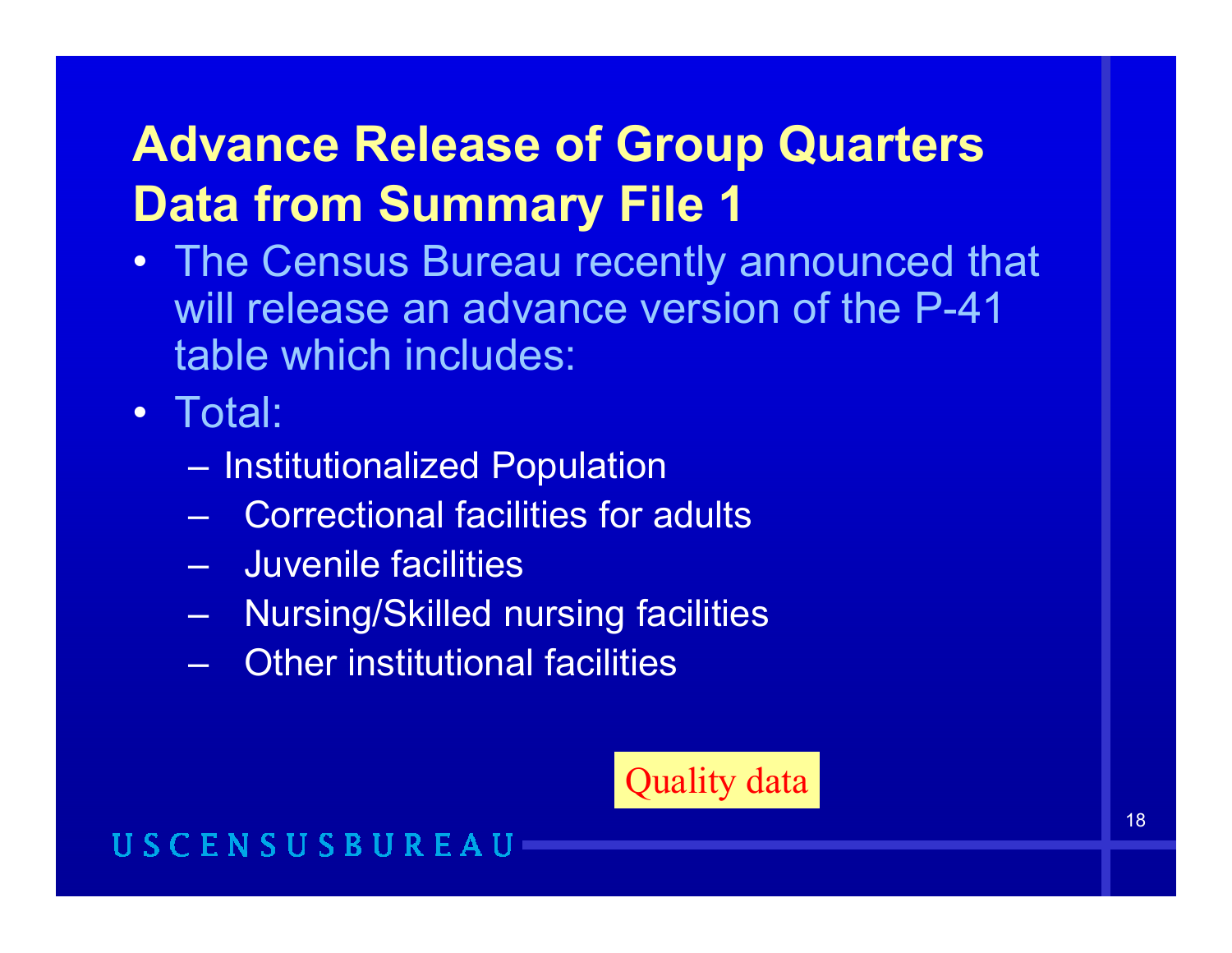# **Advance Release of Group Quarters Group Data from Summary File 1**

- $\bullet$  Noninstitutionalized population:
	- -College/University student housing
	- -**Military Quarters**
	- Other noninstitutional

### **Redistricting and Reapportionment**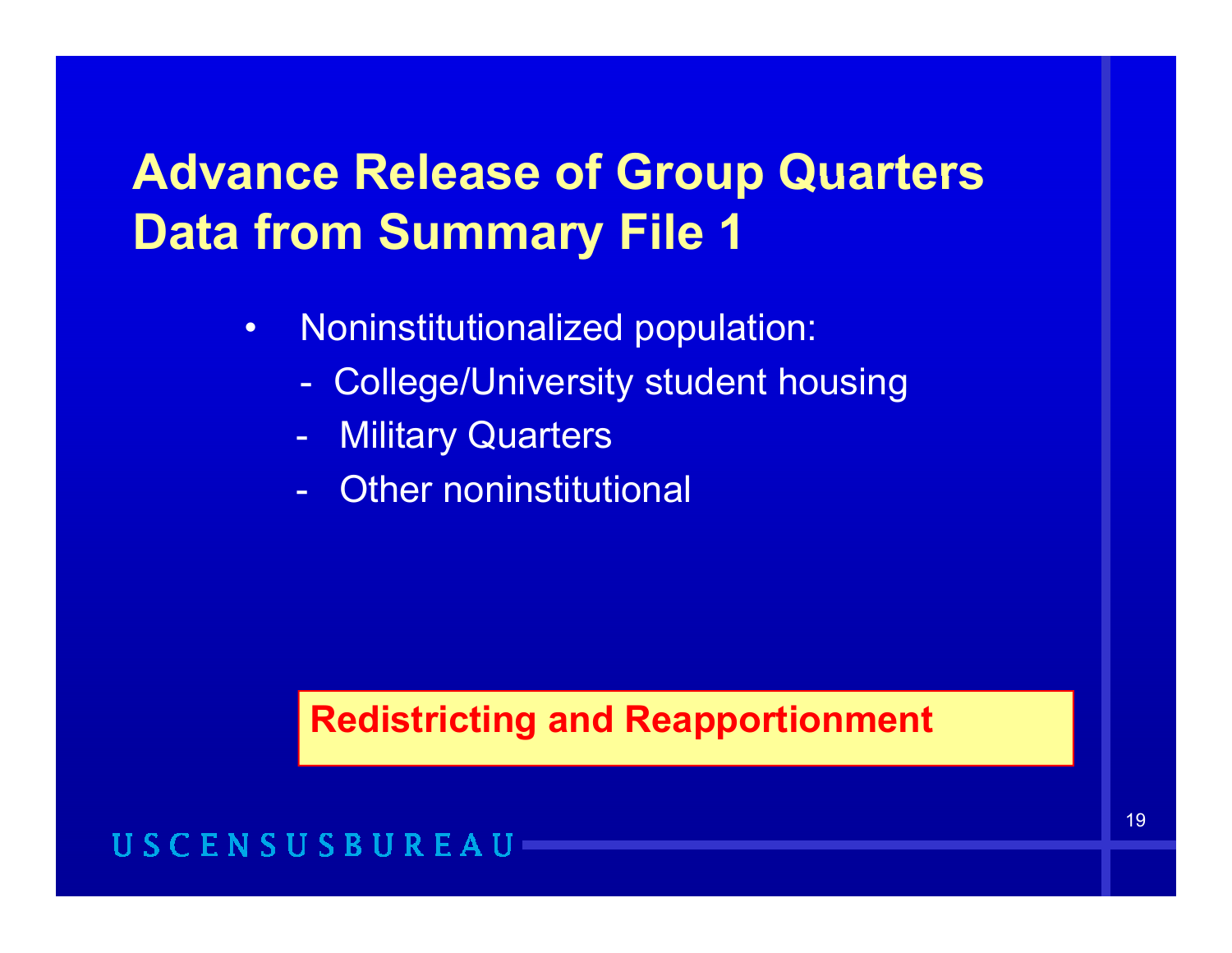### **Group Quarters Summary Levels**

- $\bullet$ Change from initial announcement
- $\bullet$  750-State-County-Voting District/Remainder-County Subdivision-Place/Remainder-Census Tract-Block Group-Block
- 755-State-County-Voting District/Remainder-County Subdivision-Subminor Civil Division-Census Tract-Block Group-Block (for Puerto Rico only)
- Release via FTP only
- $\bullet$

May 2011 Safe, Simple, Secure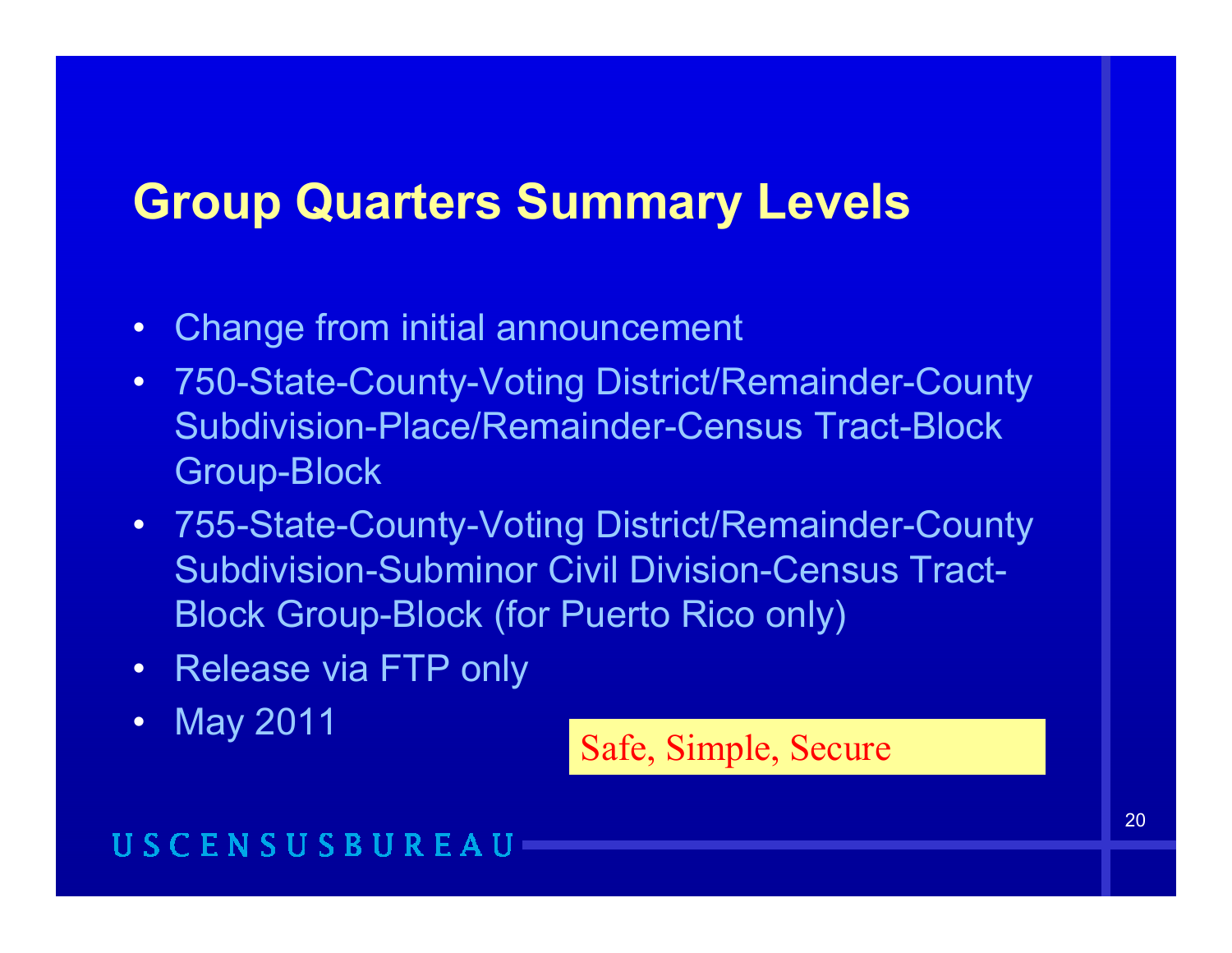# **Advance Release of Group Quarters Group Data from Summary File 1**

- $\bullet~$  Release will be a population count only, no characteristics.
- • Using summary levels 750 and 755 help to streamline the timing.
- Use of AFF only helps to streamline the timing.

Topologically Integrated Geographic Encoding Referencing System---TIGER!!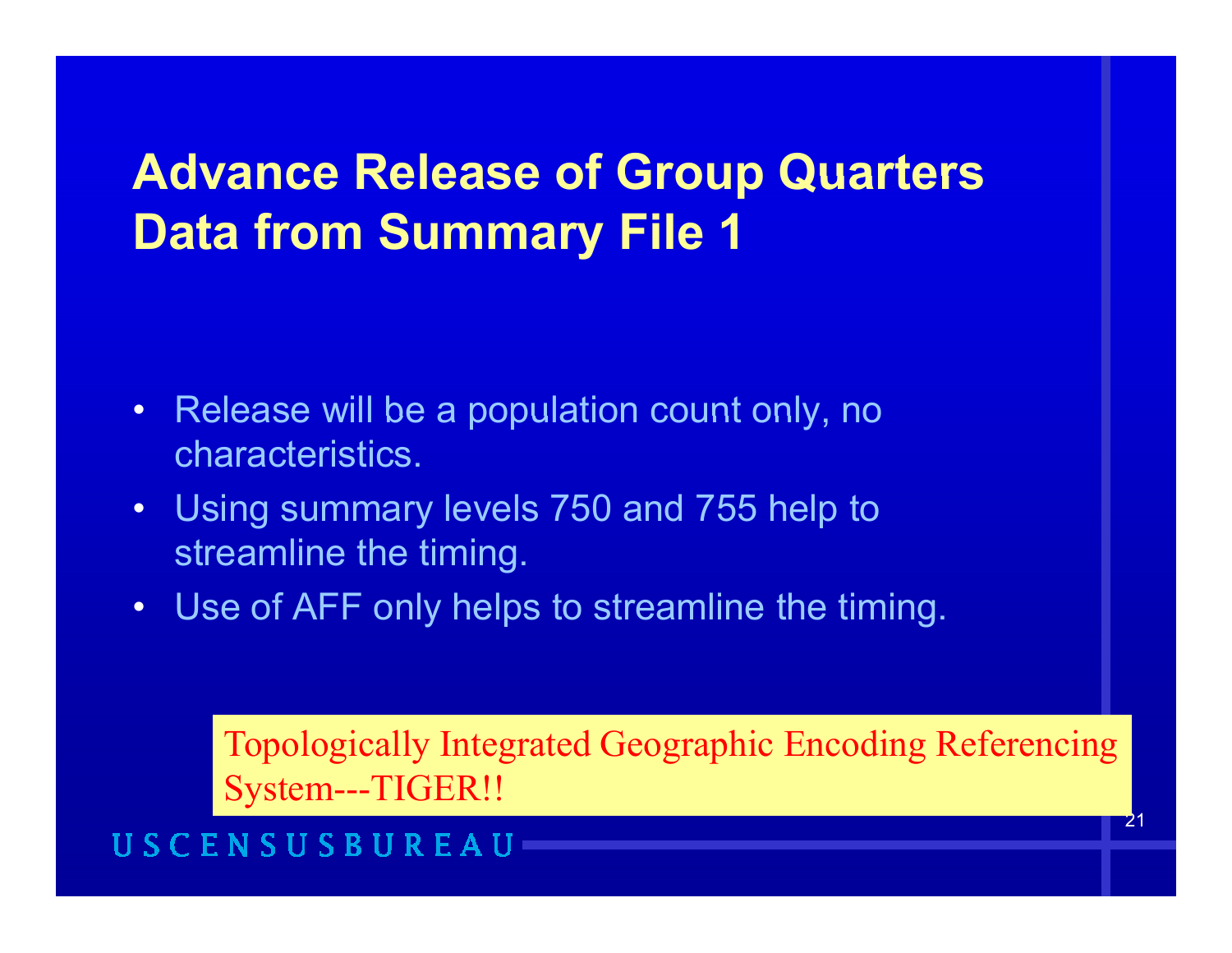## **Advance Release of Group Quarters Data f S Fil 1 from Summary File**

- Officials may review the location and population of all group quarters while drawing their plans.
- Local officials reviewing the accuracy of their census data may use this early release to prepare any challenges based on the location of group quarters data. As a result of housing units on the P.L. 94-171 file, and the release of group quarters data in May 2011, the Census Bureau will commence the Count Question Resolution program in June 2011. Update-Leave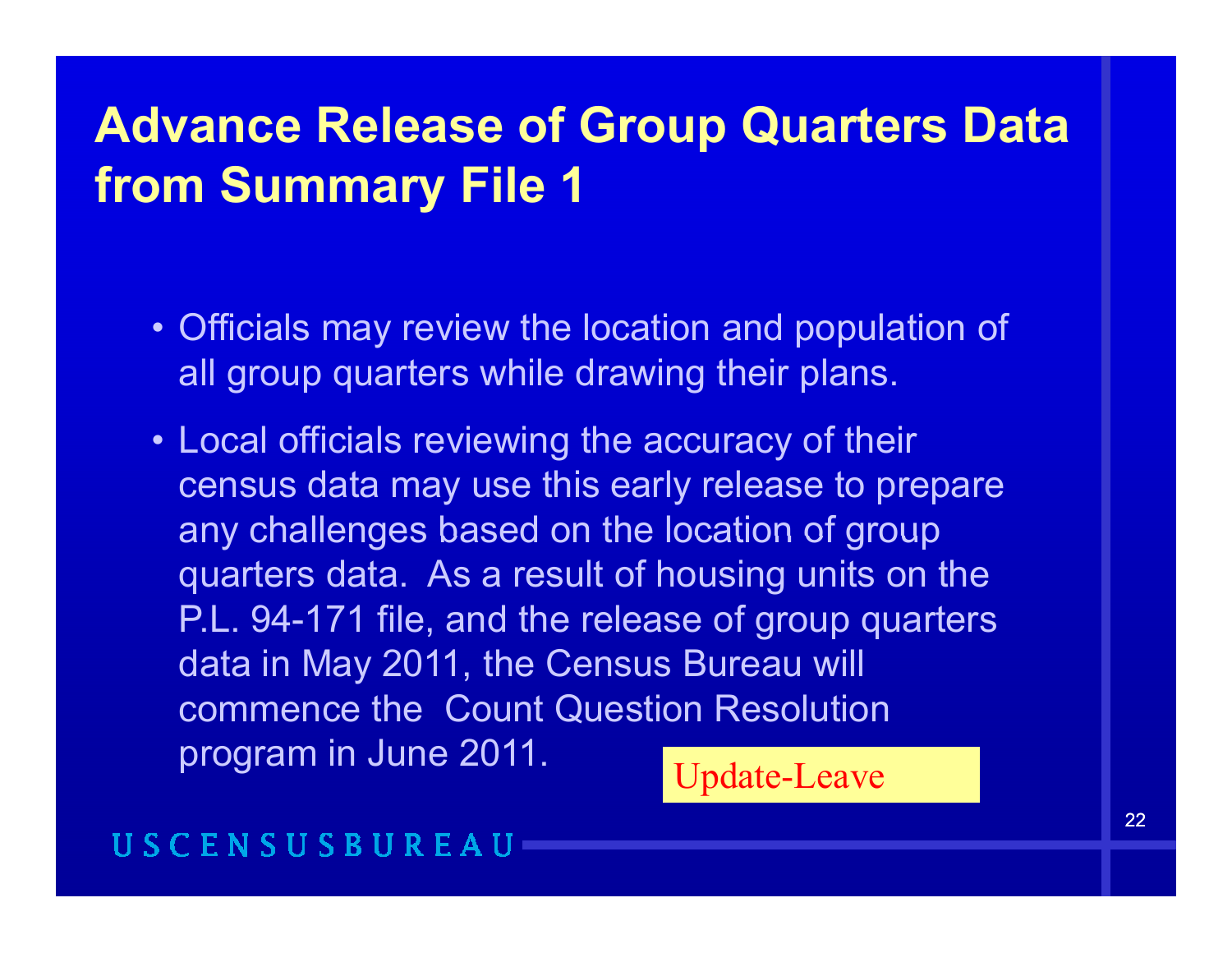# **ACS Data Release Schedule**

| Data                              | $ {\sf Population} $<br><b>Threshold</b> | Year of Data Release |      |               |               |               |               |               |               |
|-----------------------------------|------------------------------------------|----------------------|------|---------------|---------------|---------------|---------------|---------------|---------------|
| Product                           |                                          | 2006                 | 2007 | 2008          | 2009          | 2010          | 2011          | 2012          | 2013          |
|                                   | <b>Year(s) of Data Collection</b>        |                      |      |               |               |               |               |               |               |
| 1-year<br>∣Estimates <sup>∤</sup> | $65,000+$                                | 2005                 | 2006 | 2007          | 2008          | 2009          | 2010          | 2011          | 2012          |
| 3-уеаг<br><u> Estimates </u>      | $20,000+$                                |                      |      | 2005-<br>2007 | 2006-<br>2008 | 2007-<br>2009 | 2008-<br>2010 | 2009-<br>2011 | 2010-<br>2012 |
| 5-year<br> Estimates              | All Areas                                |                      |      |               |               | 2005-<br>2009 | 2006-<br>2010 | 2007-<br>2011 | 2008-<br>2012 |

Data products are released in the year following the single year **or multiyear period in which data are collected.** 

Voting District--VTD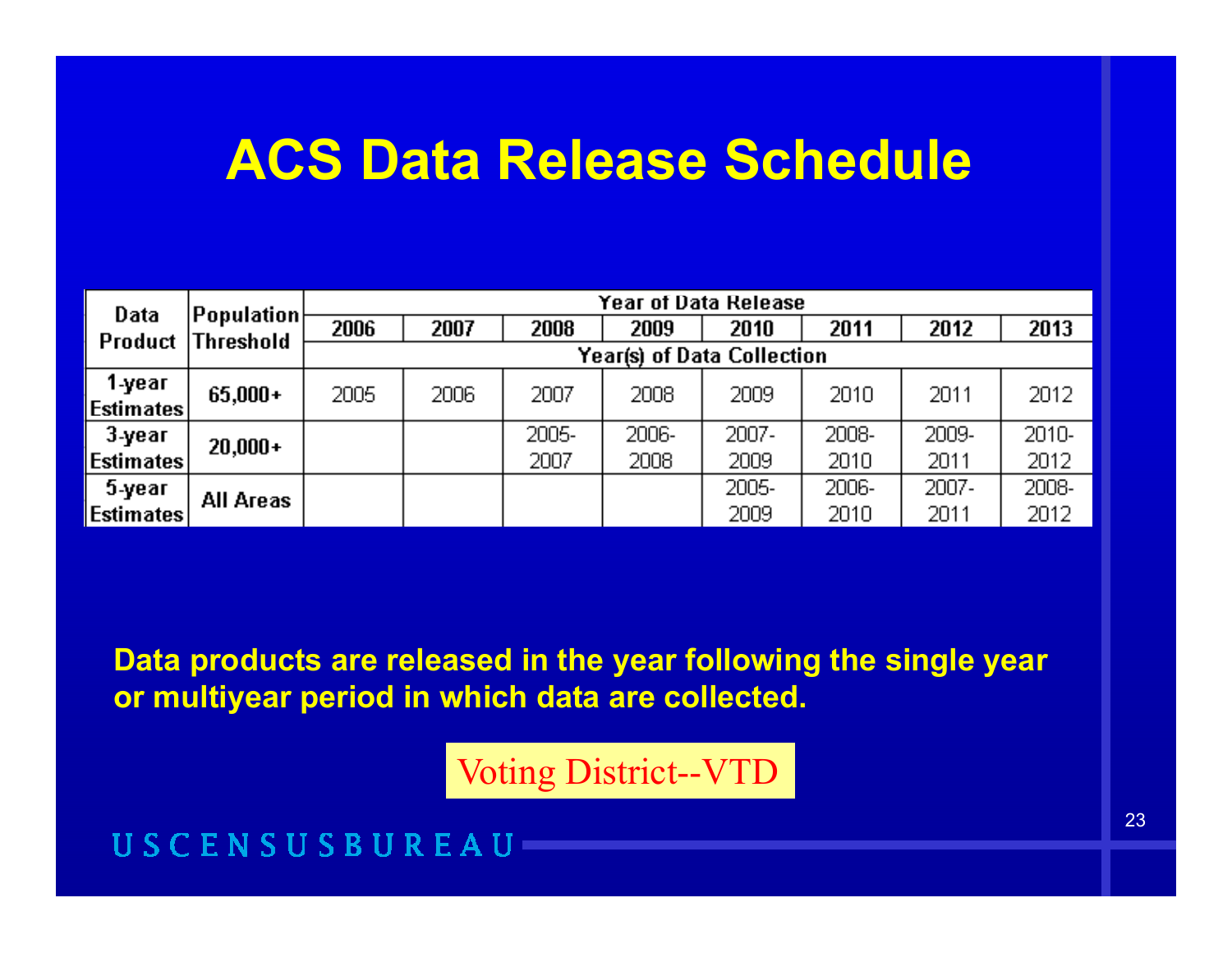# **For More Information On the ACS**

Subscribe to *"ACS Alert" ACS Alert*

*http://www.census.gov/acs/www /Special/Alerts htm /Special/Alerts.htm*

*Visit the ACS website:*

www.census.gov/acs/www

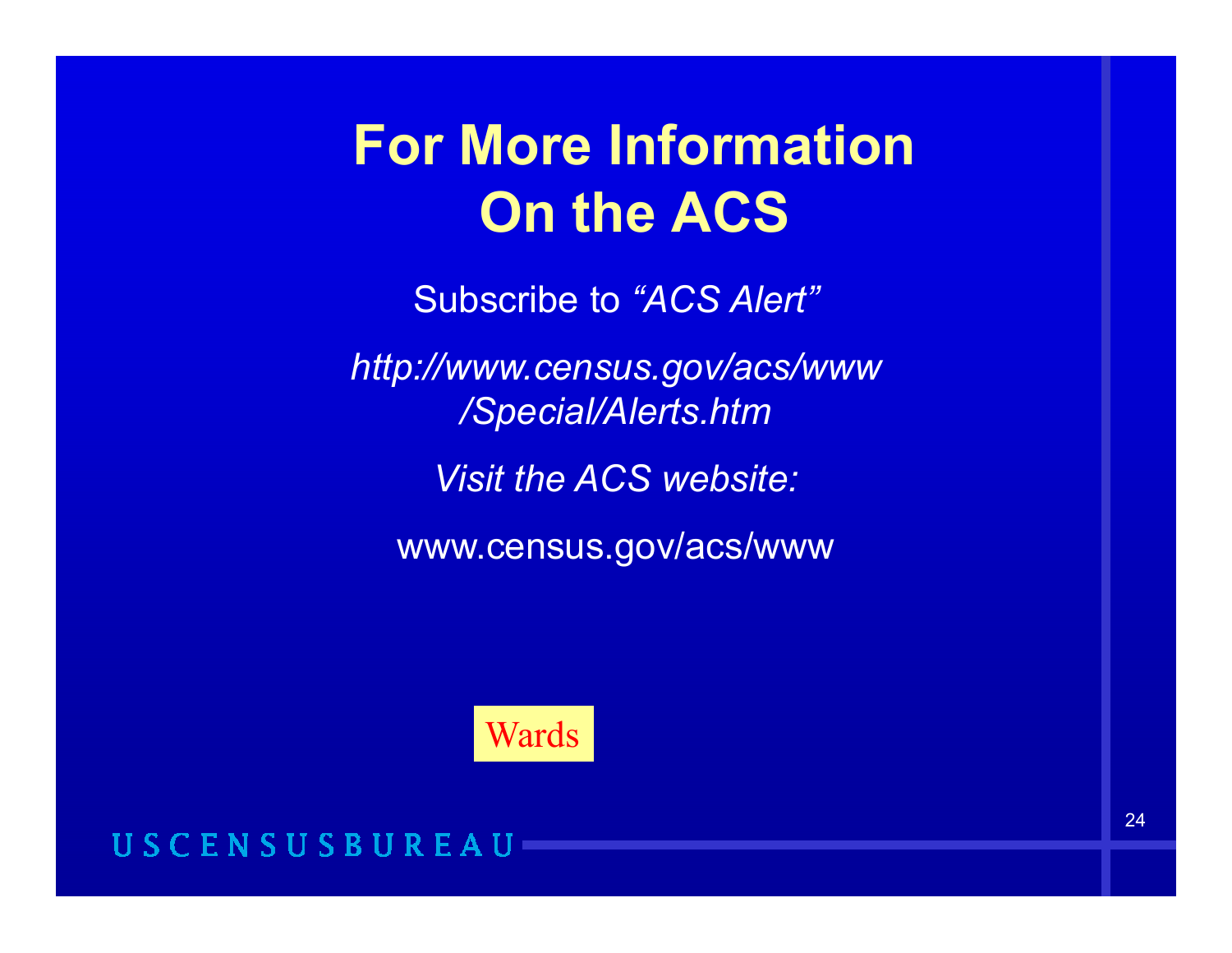# **Dates to Remember**

April 1, 2010 CENSUS DAY April 1-3 Blanket Replacement Questionnaire delivered April 5-8 Targeted Replacement Questionnaire deliveredDecember 31, 2010—Apportionment numbers April 1, 2011—Redistricting Counts May 2011—Group Quarters Tabulations via FTP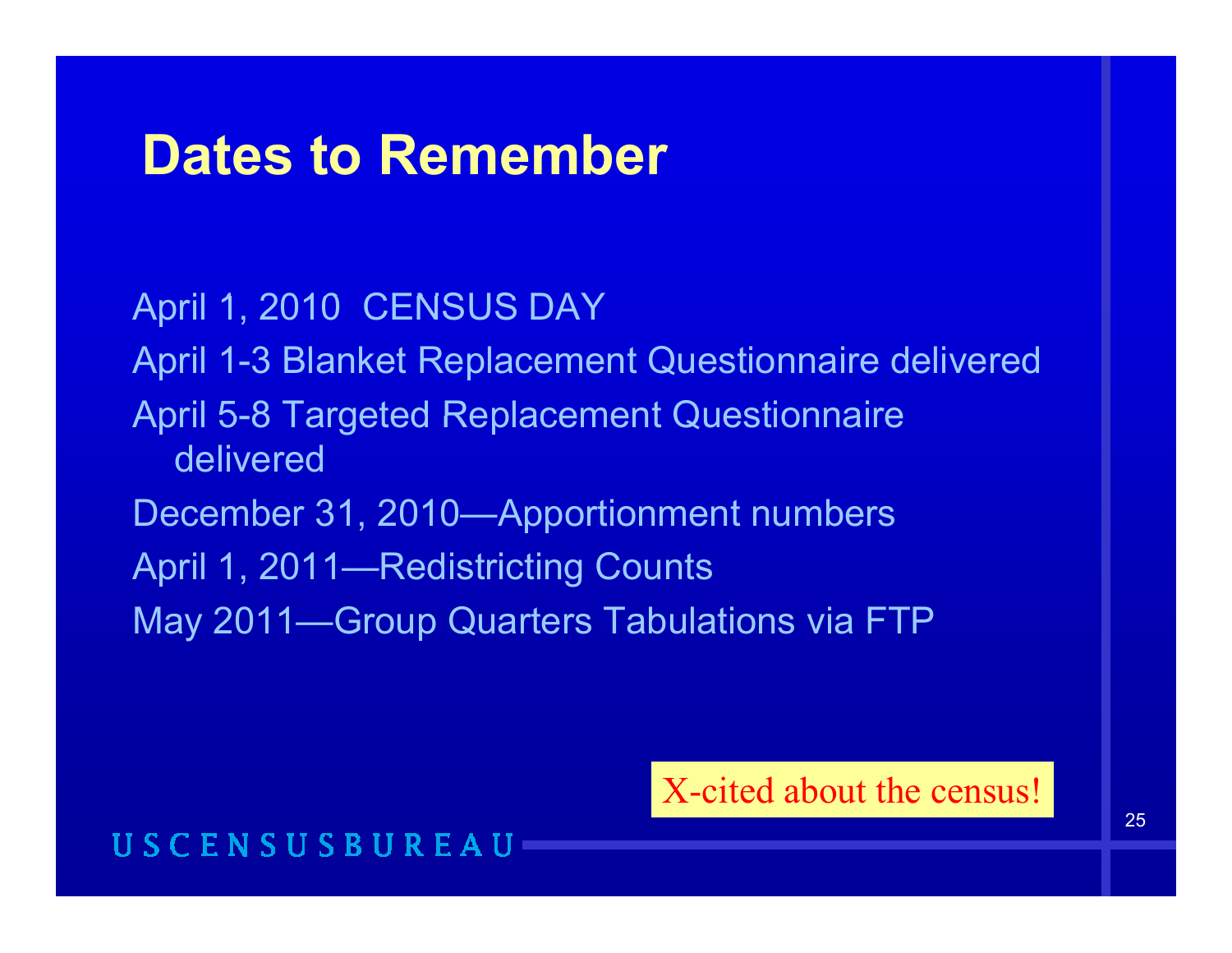### **For More Information on the Redistricting Data Program**

# www.census.gov/rdo T'

|                                                                                                                                   | Redistricting Data main page - U.S. Census Bureau - Microsoft Internet Explorer                                                                                                                                                                                                                                                                                                                                                                                                                                                                                                                                                                                                                                                                                                                                                                                                                                                                                                                                                                                                                                                                                                                                                                                                                                                                        |                                                                                                                                                                                                                                                                                                                                | $ F$ $\times$                               |
|-----------------------------------------------------------------------------------------------------------------------------------|--------------------------------------------------------------------------------------------------------------------------------------------------------------------------------------------------------------------------------------------------------------------------------------------------------------------------------------------------------------------------------------------------------------------------------------------------------------------------------------------------------------------------------------------------------------------------------------------------------------------------------------------------------------------------------------------------------------------------------------------------------------------------------------------------------------------------------------------------------------------------------------------------------------------------------------------------------------------------------------------------------------------------------------------------------------------------------------------------------------------------------------------------------------------------------------------------------------------------------------------------------------------------------------------------------------------------------------------------------|--------------------------------------------------------------------------------------------------------------------------------------------------------------------------------------------------------------------------------------------------------------------------------------------------------------------------------|---------------------------------------------|
| File<br>Edit<br>Favorites<br>Tools<br>View                                                                                        | Help                                                                                                                                                                                                                                                                                                                                                                                                                                                                                                                                                                                                                                                                                                                                                                                                                                                                                                                                                                                                                                                                                                                                                                                                                                                                                                                                                   |                                                                                                                                                                                                                                                                                                                                |                                             |
| e<br>×<br>Back $\sim$                                                                                                             | $\mathbb{E}$ .<br>$\beta$ .<br>$\overline{\diamond}$<br>Favorites<br>$-5 - 3$<br>Search $\sum$                                                                                                                                                                                                                                                                                                                                                                                                                                                                                                                                                                                                                                                                                                                                                                                                                                                                                                                                                                                                                                                                                                                                                                                                                                                         |                                                                                                                                                                                                                                                                                                                                |                                             |
| Address & http://www.census.gov/rdo/                                                                                              |                                                                                                                                                                                                                                                                                                                                                                                                                                                                                                                                                                                                                                                                                                                                                                                                                                                                                                                                                                                                                                                                                                                                                                                                                                                                                                                                                        | $\mathbf{r}$                                                                                                                                                                                                                                                                                                                   | $\rightarrow$ Go<br>$\rightarrow$<br>Links  |
| <b>U.S. Census Bureau</b><br><b>Redistricting Data</b>                                                                            |                                                                                                                                                                                                                                                                                                                                                                                                                                                                                                                                                                                                                                                                                                                                                                                                                                                                                                                                                                                                                                                                                                                                                                                                                                                                                                                                                        | People   Business   Geography   Newsroom   Subjects Ato Z   Search@Census                                                                                                                                                                                                                                                      |                                             |
| You are here: Census.gov > Redistricting Data<br><b>Redistricting Data Main</b>                                                   | <b>About the Program</b><br><b>Program Phases</b><br>Data                                                                                                                                                                                                                                                                                                                                                                                                                                                                                                                                                                                                                                                                                                                                                                                                                                                                                                                                                                                                                                                                                                                                                                                                                                                                                              |                                                                                                                                                                                                                                                                                                                                |                                             |
| <b>Recent News</b><br>State Legislative District<br>Data<br>Federal Register Notice<br>announcing Phase 2<br>■ Redistricting Data | Release of the 2008 Redistricting Data Prototype<br>On March 30, 2009, the Census Bureau's Redistricting Data<br>Office released the 2008 Redistricting Data Prototype (Public Law<br>(P.L.) 94-171). Released two years in advance of the 2010<br>Census Redistricting Data, the prototype was designed to provide<br>states, the Department of Justice, vendors, and other<br>stakeholders the opportunity to build their redistricting systems in<br>preparation for the redistricting of congressional and state<br>legislative district boundaries in 2011.<br>The prototype contains two discs:<br>1. The 2008 Redistricting Data Prototype (P.L. 94-171)<br>Summary Files illustrate the proposed format and content<br>of the redistricting data, including four population tables<br>and one housing unit table down to the census block level.<br>2. The 2008 Redistricting Data Prototype (P.L. 94-171).<br>Geographic Products illustrate the proposed format and<br>content of the geographic data, including congressional<br>districts, state legislative districts, voting districts, census<br>tracts and census blocks. The following maps in PDF<br>format are available as well: County Block Maps, Voting<br>District/State Legislative District Reference Maps, Census Tract Reference Maps, and School District Reference Maps. | Redistricting Data<br>Prototype (P.L. 94-171)<br>Summary File<br>2010 Census of Population and Housing<br><b>SBUREAUSCENSUSBU</b><br><b>SUSBUREAUSCEN</b><br>U S C E N S U S B U R E A U S C E N S U S B U R<br>U.S. Department of Commerce<br>USCENSUSRUREAU<br>Economics and Statistics Administration<br>U.S. CDVSUS BURGAL | 2008<br>Issued April 2009<br>Census<br>2010 |
| e                                                                                                                                 |                                                                                                                                                                                                                                                                                                                                                                                                                                                                                                                                                                                                                                                                                                                                                                                                                                                                                                                                                                                                                                                                                                                                                                                                                                                                                                                                                        |                                                                                                                                                                                                                                                                                                                                | <b>O</b> Internet                           |
| SO Novell-delivere<br>d'Istart                                                                                                    | BOC's Address<br>回 Census A to Z<br>a) AlabamaState                                                                                                                                                                                                                                                                                                                                                                                                                                                                                                                                                                                                                                                                                                                                                                                                                                                                                                                                                                                                                                                                                                                                                                                                                                                                                                    | 图 6_09_09 from    图 Submission Tra   @ Redistricting                                                                                                                                                                                                                                                                           | A 7 < 1 2:06 PM                             |

**US** 

26